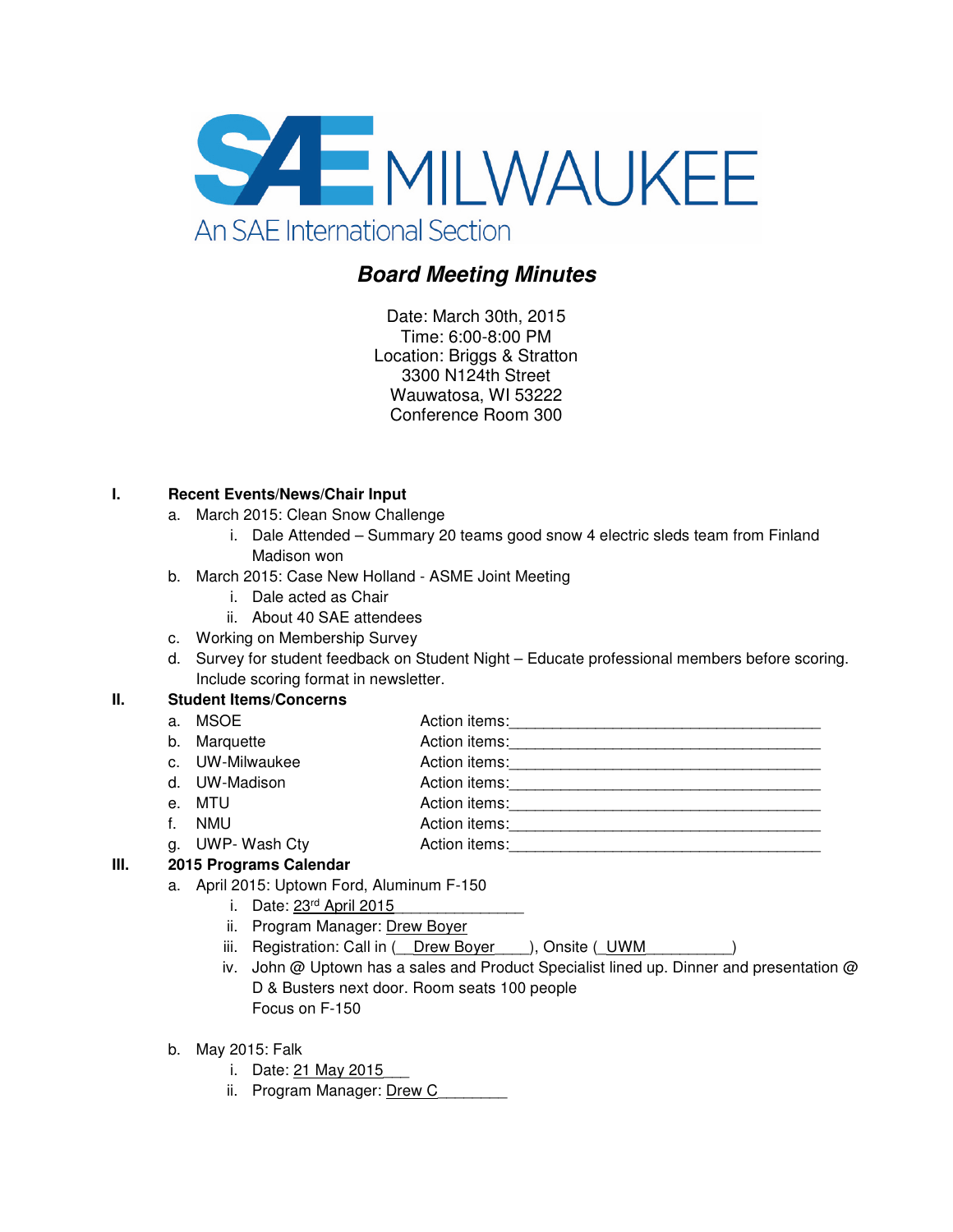|      |    |                                                                                                                         | c. June 2015: June Sprints                                                                                   |                            |                                                                                          |  |  |
|------|----|-------------------------------------------------------------------------------------------------------------------------|--------------------------------------------------------------------------------------------------------------|----------------------------|------------------------------------------------------------------------------------------|--|--|
|      |    |                                                                                                                         | i. Date: 13 June 2015                                                                                        |                            |                                                                                          |  |  |
|      |    |                                                                                                                         | ii. Program Manager: Jace Birschbach                                                                         |                            |                                                                                          |  |  |
|      |    |                                                                                                                         | iii. Registration: Call in: $($                                                                              |                            |                                                                                          |  |  |
|      |    |                                                                                                                         | d. June 2015: Golf Outing & Dinner @ Edgewater Golf Course                                                   |                            |                                                                                          |  |  |
|      |    |                                                                                                                         | i. Date: 6th June                                                                                            |                            |                                                                                          |  |  |
|      |    |                                                                                                                         |                                                                                                              |                            |                                                                                          |  |  |
|      |    |                                                                                                                         | ii. Program Manager: Wayne/Tony/Matt                                                                         |                            |                                                                                          |  |  |
|      |    |                                                                                                                         | iii. Registration: Call in ( ____________), Onsite ( _____________)                                          |                            |                                                                                          |  |  |
|      |    |                                                                                                                         | e. August 2015: Car Show/Cruse Night                                                                         |                            |                                                                                          |  |  |
|      |    |                                                                                                                         | i. Actual Weekend Cruise? Trip to Manitowoc Maritime Museum (Randy's Idea)?<br>September 2015: Wacker-Neuson |                            |                                                                                          |  |  |
|      | f. |                                                                                                                         |                                                                                                              |                            |                                                                                          |  |  |
|      |    |                                                                                                                         | i. Date: TBD                                                                                                 |                            |                                                                                          |  |  |
|      |    |                                                                                                                         | ii. Program Manager: 1999                                                                                    |                            |                                                                                          |  |  |
|      |    |                                                                                                                         | iii. Registration: Call in ( <i>_____________</i> ), Onsite ( <i>___________</i> )                           |                            |                                                                                          |  |  |
|      |    |                                                                                                                         | g. October 2015: Maclean-Fogg                                                                                |                            |                                                                                          |  |  |
|      |    |                                                                                                                         | i. Date: TBD                                                                                                 |                            |                                                                                          |  |  |
|      |    |                                                                                                                         |                                                                                                              |                            |                                                                                          |  |  |
|      |    |                                                                                                                         |                                                                                                              |                            |                                                                                          |  |  |
|      |    |                                                                                                                         | h. November 2015: Annual Student Night                                                                       |                            |                                                                                          |  |  |
|      |    |                                                                                                                         | i. Date: TBD                                                                                                 |                            |                                                                                          |  |  |
|      |    |                                                                                                                         |                                                                                                              |                            |                                                                                          |  |  |
|      |    |                                                                                                                         |                                                                                                              |                            |                                                                                          |  |  |
| IV.  |    | <b>Student Activities</b>                                                                                               |                                                                                                              |                            |                                                                                          |  |  |
|      | a. |                                                                                                                         | Student to Professional initiative: Updates from Nerissa                                                     |                            |                                                                                          |  |  |
|      |    |                                                                                                                         | b. Student Involvement                                                                                       |                            |                                                                                          |  |  |
|      | C. |                                                                                                                         | Two year colleges                                                                                            | Action items: Matt's input |                                                                                          |  |  |
| ٧.   |    | <b>Newsletters</b>                                                                                                      |                                                                                                              |                            |                                                                                          |  |  |
|      |    | a. E-mail list                                                                                                          |                                                                                                              |                            |                                                                                          |  |  |
|      |    |                                                                                                                         | i. SAE not ready with new setup                                                                              |                            |                                                                                          |  |  |
|      |    |                                                                                                                         |                                                                                                              |                            | ii. We need to Remind Company Reps on Newsletter, ideally a few days after mass mailing  |  |  |
|      |    |                                                                                                                         |                                                                                                              |                            | iii. Need to get Mike F an e-mail list of non-members or members who aren't getting the  |  |  |
|      |    |                                                                                                                         | newsletter mailings to keep them in the loop.                                                                |                            |                                                                                          |  |  |
|      |    |                                                                                                                         |                                                                                                              |                            | iv. Start sending newsletter to program advisors/intro engineering professors for better |  |  |
|      |    |                                                                                                                         | awareness of SAE and events                                                                                  |                            |                                                                                          |  |  |
|      |    |                                                                                                                         | b. April Newsletter                                                                                          |                            |                                                                                          |  |  |
|      |    |                                                                                                                         | i. Member Spotlight for May?                                                                                 |                            | Action Item: Mike                                                                        |  |  |
|      |    |                                                                                                                         | ii. Member Spotlight for Sept?                                                                               |                            |                                                                                          |  |  |
| VI.  |    |                                                                                                                         | <b>Social Media/Website Updates</b>                                                                          |                            |                                                                                          |  |  |
|      |    | a. Facebook                                                                                                             |                                                                                                              |                            |                                                                                          |  |  |
|      |    |                                                                                                                         | i. CSC Photos                                                                                                |                            | Action Item: Post Photos                                                                 |  |  |
|      |    |                                                                                                                         |                                                                                                              |                            |                                                                                          |  |  |
|      |    |                                                                                                                         | ii. CNH Event Photos                                                                                         |                            | Action Item: Post Photos                                                                 |  |  |
|      |    | b. Website                                                                                                              |                                                                                                              |                            |                                                                                          |  |  |
|      |    |                                                                                                                         | i. CSC Photos                                                                                                |                            | Action Item: Post Photos                                                                 |  |  |
|      |    |                                                                                                                         | ii. CNH Event Photos                                                                                         |                            | Action Item: Post Photos                                                                 |  |  |
| VII. |    | <b>AWIM/STEM Initiatives</b><br>Messmer Catholic Schools - Anyone from board interested? Sid has someone interested $@$ |                                                                                                              |                            |                                                                                          |  |  |
|      | а. |                                                                                                                         |                                                                                                              |                            |                                                                                          |  |  |
|      |    | Modine                                                                                                                  |                                                                                                              |                            |                                                                                          |  |  |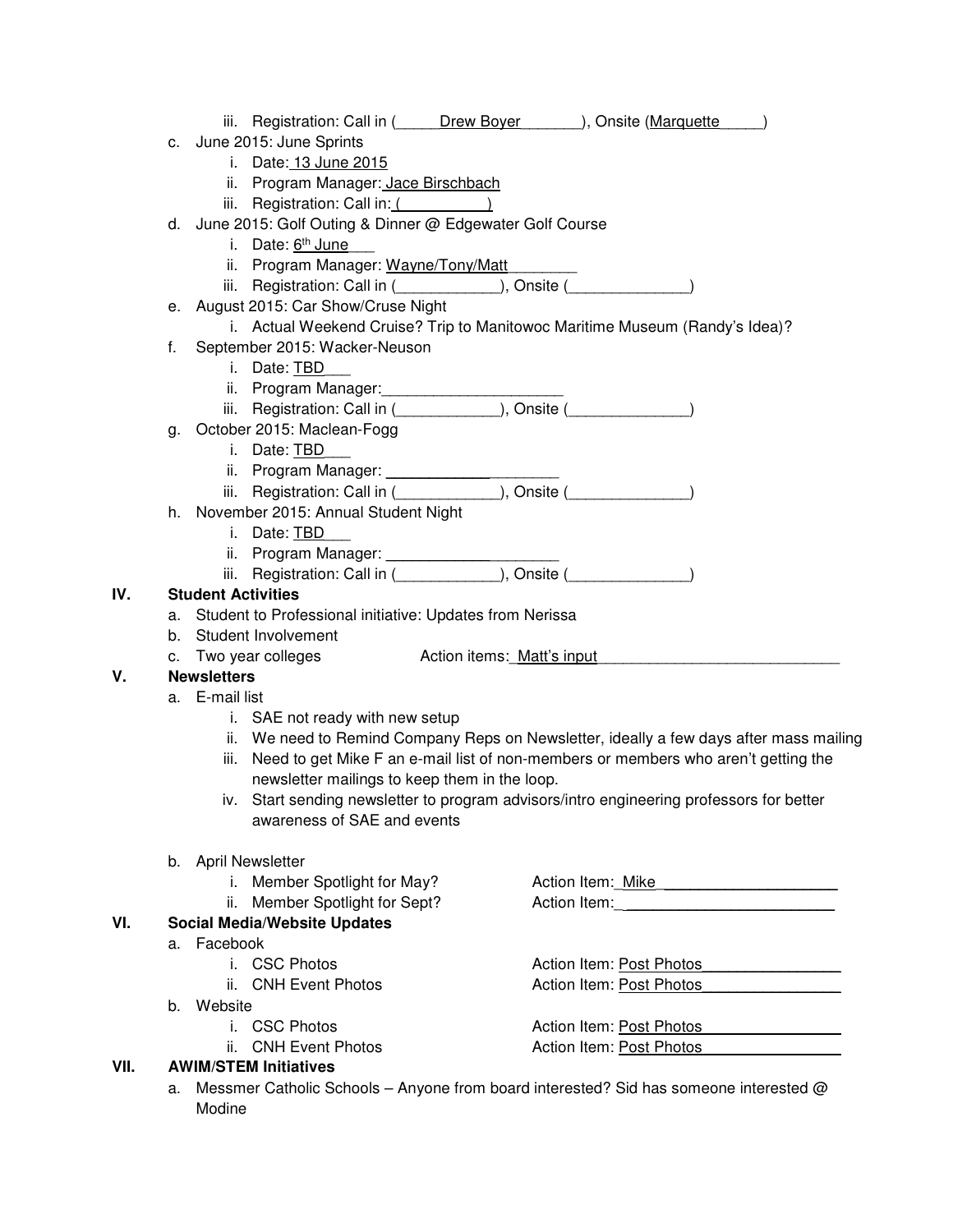b. High School hyper Mileage (David Klaus) – Sid to follow up on

## **VIII. Wisconsin SAE Baja**

- a. Looking at 2017 Nothing certain as of yet. Matt is pursuing this
- b. HB working with RA Sponsor a development day for Student teams, No date at this time

## **IX. Company Rep Update**

- a. Brian Sheridan @ Kohler (1/23 correspondence w/ Wayne)
- b. Milsco Steve very interested in getting himself and his team more involved (GRH Follow-up 3/29)
- c. H-D Nerissa is now a Board Member at H-D

#### **X. Meeting Discussion Topic: Officer Positions for 2015/16 & Section Strategic Planning**

a. Roles and Involvement on the Governing Board for next year. Brief discussion but nothing concrete

#### b. Strategic planning goals for 2015/16

- i. Event Planning and Program Managers
- ii. Mini Baja
- iii. Student Night Sponsorship committee
- iv. Other Professional Organizations

Next Month's Major Discussion Topic: TBD

#### **XI. Next Board Meeting**

| a. |           | $\sqrt{2}$    |
|----|-----------|---------------|
| b. | ⊥ocation: | <b>MOQINA</b> |

**XII. Rate this Board Meeting (0 to 10)** 

## **Future Meeting Ideas:**

| Company:                                                                                                                                                                                  | <b>Volunteer:</b>                                                         | Status:                                 |
|-------------------------------------------------------------------------------------------------------------------------------------------------------------------------------------------|---------------------------------------------------------------------------|-----------------------------------------|
| <b>CAT Autonomous Mining</b><br>Modine                                                                                                                                                    | Jim                                                                       | 3/30/2015<br>2016 is 100 yr Anniversary |
| Kohler<br>Generac Power Systems<br><b>BRP</b><br>Pierce Fire Truck<br>Epic Software<br>Synerject<br>Husco Automotive<br>J.W. Speaker<br>Ariens Company<br>H.O. Bostrom<br>Waukesha Engine | Dale<br>Garrett<br>Tony<br>Tony<br>Kurt<br>Kurt<br>Jace<br>Mike K<br>Matt | Contacted 4/29/14<br>Contacted 4/29/14  |
| Putzmeister America, Inc.<br><b>SRT Event</b>                                                                                                                                             | Drew B                                                                    |                                         |